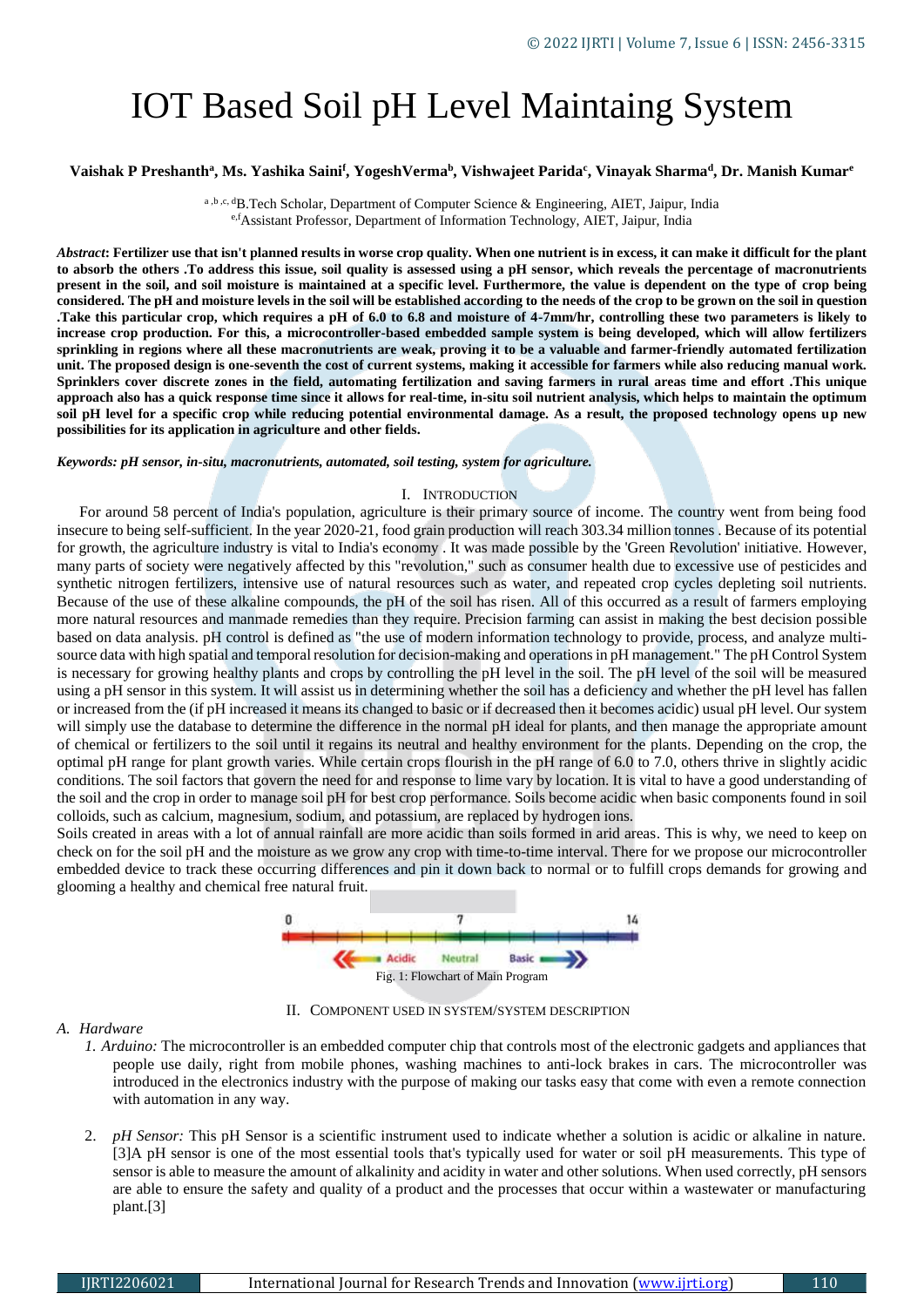- 3. *Esp8266:* The ESP8266 Wi-Fi Module is a self-contained SOC with integrated TCP/IP protocol stack that can give any microcontroller access to your Wi-Fi network. The ESP8266 is capable of either hosting an application or offloading all Wi-Fi networking functions from another application processor.
- 4. *LCD Display*: The LCD (Liquid Crystal Display) is a type of display that uses the liquid crystals for its operation. Here, we will accept the serial input from the computer and upload the sketch to the Arduino. The characters will be displayed on the LCD.

## *B. Software*

- 1. *Arduino UNO:* The Integrated Development Environment (IDE) is a simple and easy to learn software for writing Arduino codes.It can be easily connected to a variety of modules like fire sensors, obstacle sensors, presence detectors, GPS modules, GSM Modules, or anything with which you wish to give wings to your dream project.
- *2. THINKSPEAK:* ThingSpeak is an IOT analytics platform service that allows you to aggregate, visualize, and analyze live data streams in the cloud.

#### III. WORKING

The work that was carried out can be classified into three different sections.

#### *A. Hardware Connections*

The Arduino and Display, as well as a pH sensor for flow control, are essential components of this suggested automated fertilization approach and pH monitoring system.[4] A pH meter is a voltmeter that measures the electric potential in the solution to be tested for acidity, compares it to a known potential, and utilizes the difference to calculate the pH difference. The microprocessor, which gets a pH value from the pH Sensor, is powered. The percentage of macronutrients in the soil is determined by its pH value. It is tested on a regular basis, and the pH of the soil is determined based on the voltage-to-pH relationship. In the microcontroller's database, a pH threshold value is saved.[4]

Table II implies that a perfect NPK content of soil has a pH value of '7,' hence a threshold value of '7' is used for comparison. The resulting pH is then compared to the threshold pH to determine the difference value .The programmed commands fertilizer to be spread on the fields if the pH value is greater than the threshold. Now, if the stored ideal threshold pH value is larger than the tested pH value, the controller calculates the exact amount of fertilizer required and controls the flow of the fertilizer by simultaneously opening and closing the ph Sensor. The ph Sensor is triggered when the Arduino senses a pH shift. The amount of fertilizer solution to be pH censored and sprinkled is controlled by the ph Sensor. Arduino tracks the pH sensor switching behavior over time at regular intervals in order to adjust the amount of fertilizer solution sprinkled in response to pH changes. [5] A pH circuitry is also built to ensure that the system runs smoothly. The Arduino-controlled pH delivers a high-accuracy pH reading to give the precise solution, which is subsequently dispersed in a circle. The pH sensing unit is placed in the ground to determine the soil's NPK nutritional level.[5] This information is given to the Controller, who will use it to calculate the amount of fertilizer that should be applied to restore the soil's required NPK level. Between the fertilizer unit and the ph Sensor is where the pH sensor is situated. The necessary amount of fertilizer will be pH censored out of the unit and delivered to the valve, where it will be sprinkled on the fields. These fertilizers assist the crop in meeting precise NPK requirements, resulting in higher yield nutritional content and a longer shelf life for the crop. Every minute variation in macronutrient concentration is determined by the change in pH value. [6] A pH sensor's operation is quite similar to that of a battery. The measuring electrode creates a potential directly related to the hydrogen ion concentration on the positive terminal, while the reference electrode offers a stable potential against which the measuring electrode potential can be measured on the negative terminal. The unit can detect minor changes in macronutrient concentration in less time, with an accuracy of roughly 0.02 ph. [6] For more information on the pH sensor utilized in the system. Table 1 gives the technical specification of the pH sensor. It shows the pH Range, pH Resolution, pH Accuracy. Table 1 also shows the Temperature Range which is important to concentration. Because temperature play a very vital role in the growth of plants. Because the pH value varies with temperature, a temperature sensor is included in the pH measuring loop to compensate for this variation.

| I ADLL I. Technical Specifications of pri Schsol |                               |
|--------------------------------------------------|-------------------------------|
| <b>Characteristics</b>                           | Value                         |
| pH Range                                         | 0 to $14$ pH                  |
| pH Resolution                                    | $0.01$ pH                     |
| pH Accuracy                                      | $0.02$ pH                     |
| <b>Temperature</b><br>Range                      | $-5.0$ to $60.0$ deg. Celsius |
| Response Time                                    | $\leq$ 1 minute               |

Table shows the relationship between soil pH and macronutrient concentration. The macronutrient content of the soil becomes unbalanced as a result of over fertilization. Acidic media can have a negative impact on plant growth because it inhibits microorganisms that create symbiotic connections with plants.

The main working process can be visualized with the help of flow diagrams. As we can see in the fig. 2. we giving the DC (Direct current) to the Arduino. The Arduino microcontroller unit get started and takes the input form the pH Sensor unit. The pH sensor is analogue type which is easily integrable to the Arduino. Arduino also have some predefined data-sets. On the basis of dataset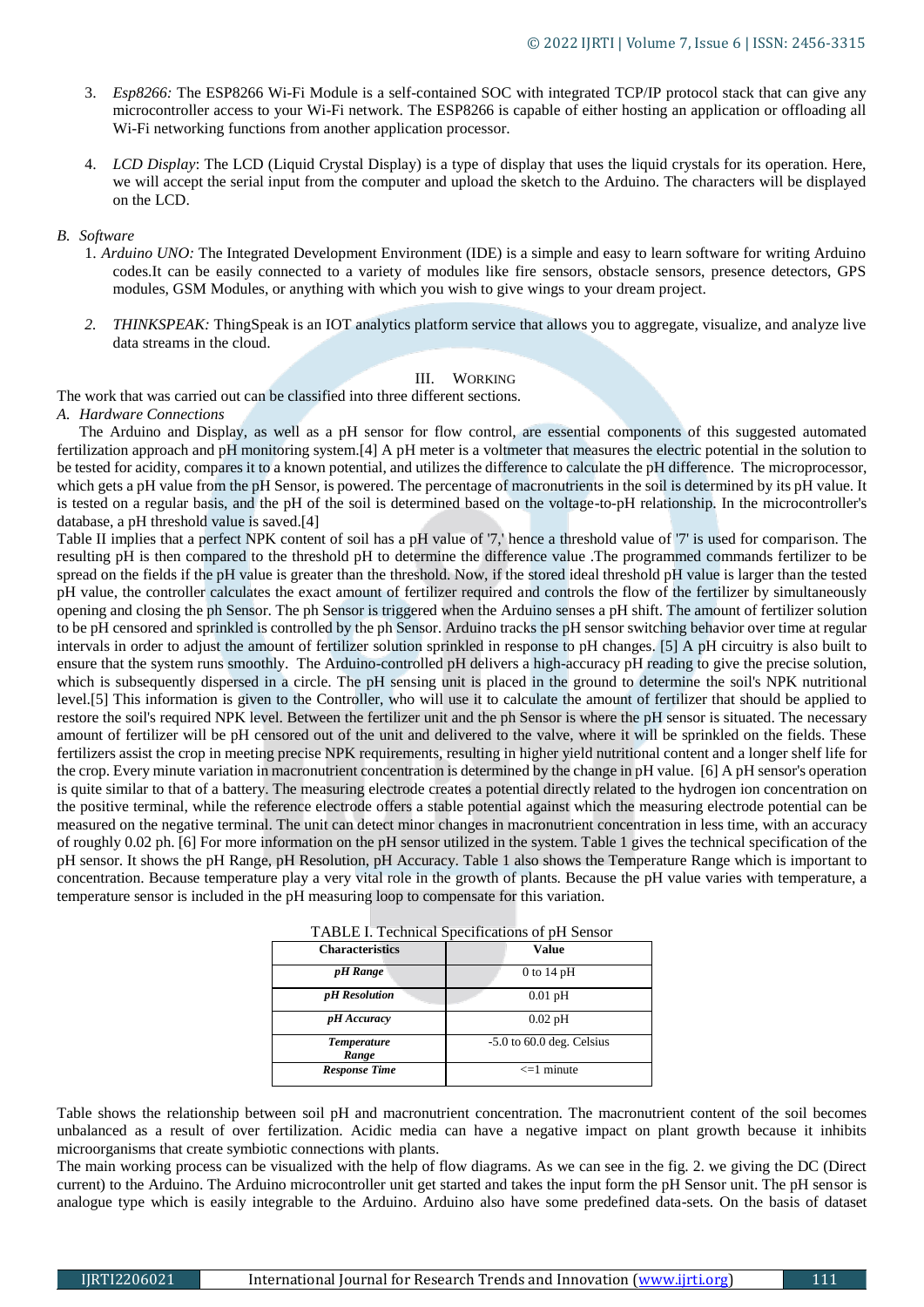calculations take places in the Arduino. If pH in range, then it doesn't process any calculation. If the pH is out of range which is not good for plant. And our proposed model solving this main problem.Because pH maintaining is crucial. So, it is essential that we put required precision solution to maintaining the pH range.



Fig.2: Flowchart of Main Program

 The precision solution is calculated on the basis of some standard formulas. Which coded in the Arduino. According to the coded predefined calculation method this system processed the pH range for the given soil type, geographic condition and crop type. After analyzing the whole data and done with the calculation the precision solution is displayed. This output can be interfaced with the help of smartphone or the provided display with the device.

The fig. 3. gives more precision visual description of internal working process of Arduino.



Fig. 3: Flowchart of Main Program

 A Driving Circuit and a Switching Circuit are also included in the system. The pH sensor generates a voltage in millivolts as a result of ionic reactions, which is too small to be read by Arduino. As a result, the voltage is amplified by a driver circuit with an instrumentation amplifier so that the controller can read it.

## *B. pH Calculation*

The concentration of the hydronium ion in moles per liter is required to calculate the pH of an aqueous solution (molarity). After that, the pH is computed using the formula: